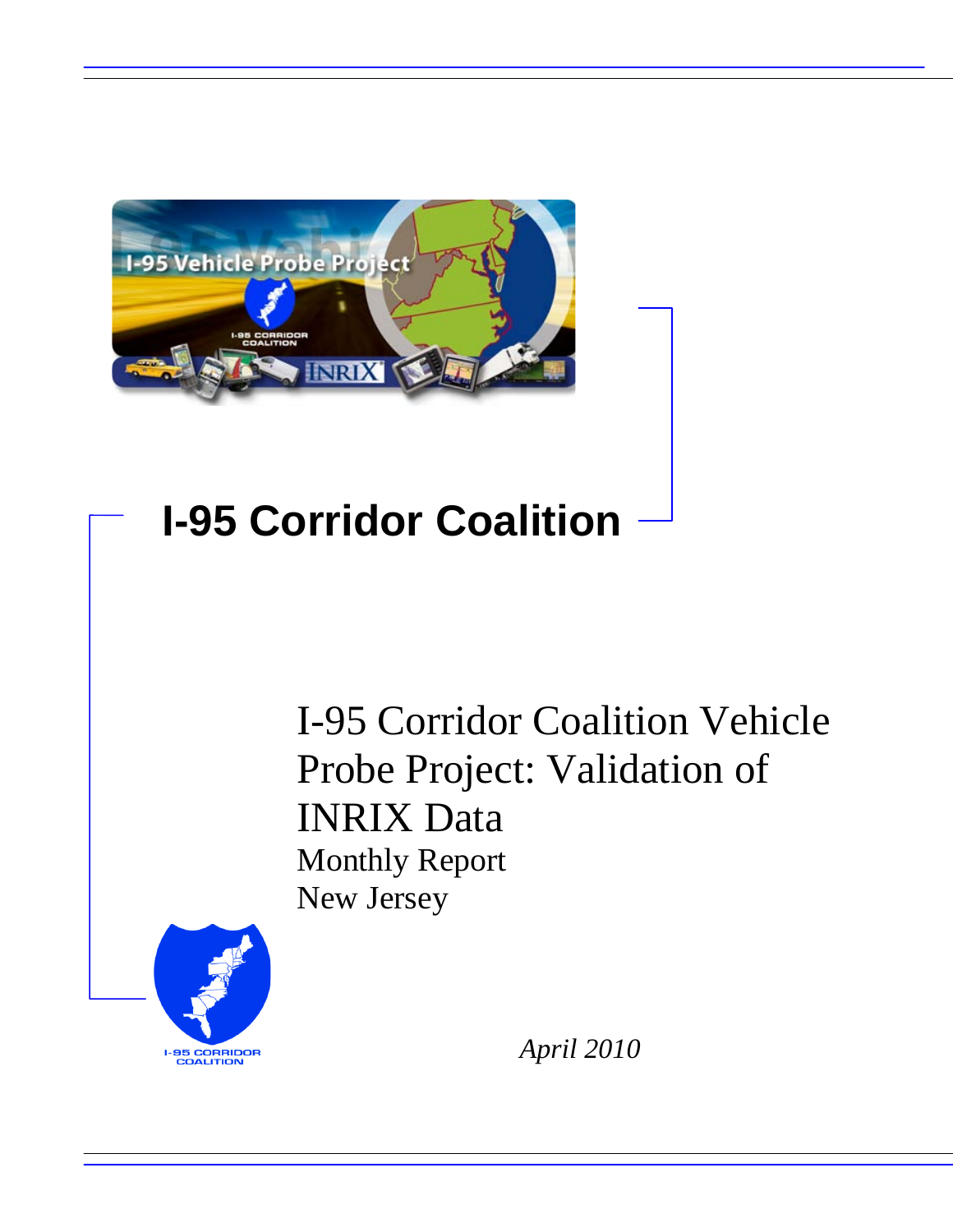# **I-95 CORRIDOR COALITION VEHICLE PROBE PROJECT: VALIDATION OF INRIX DATA MARCH 2010**

# *Monthly Report*

*Prepared for:*

I-95 Corridor Coalition

*Sponsored by:*

I-95 Corridor Coalition

*Prepared by:*

Ali Haghani, Masoud Hamedi, Kaveh Farokhi Sadabadi University of Maryland, College Park

*Acknowledgements:*

The research team would like to express its gratitude for the assistance it received from the state highway officials in Delaware, Maryland, New Jersey, North Carolina, Virginia, and Pennsylvania during the course of this study. Their effort was instrumental during the data collection phase of the project. This report would not have been completed without their help.

*April 2010*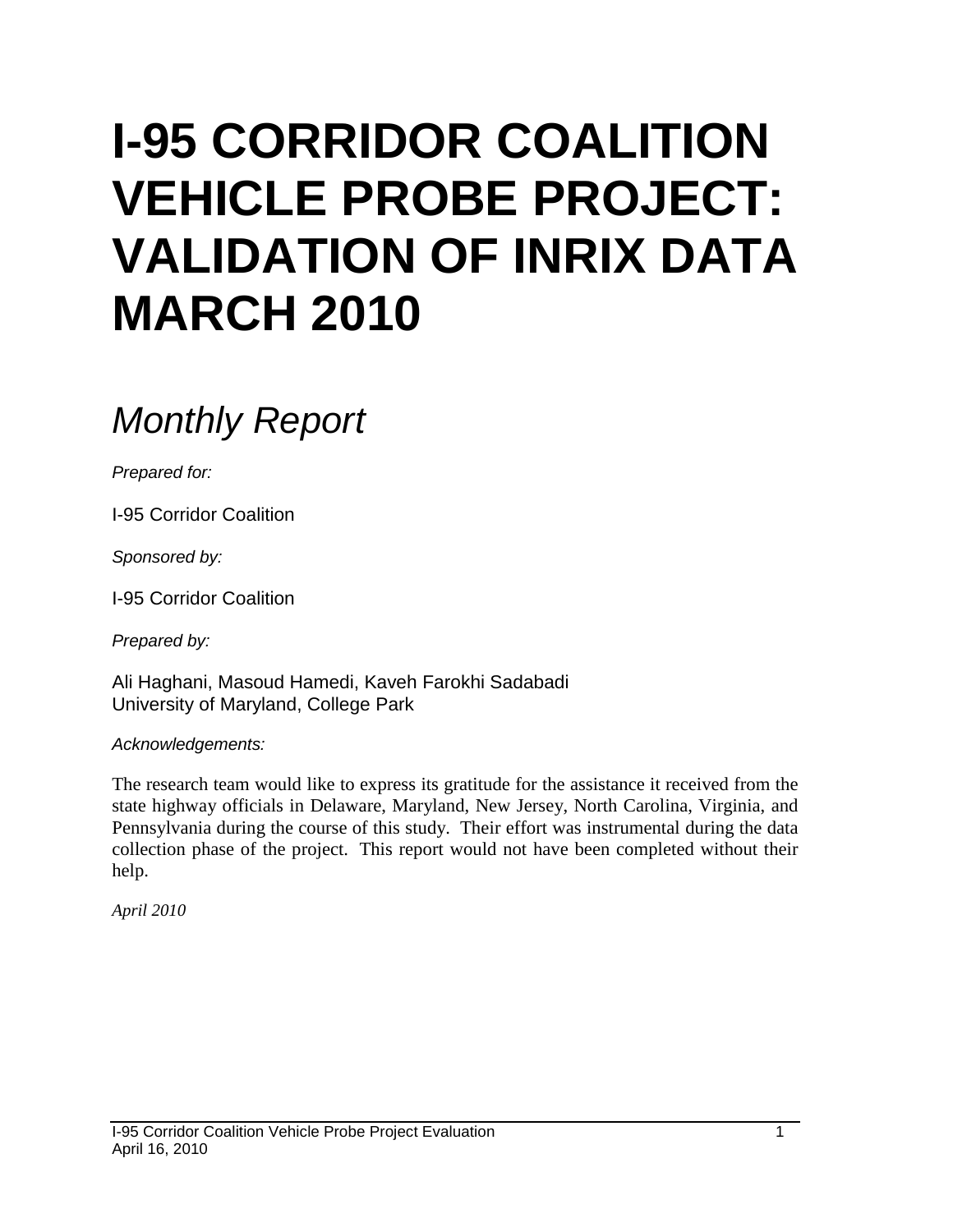# **Evaluation Results for the State of New Jersey**

# *Executive Summary*

Travel time samples were collected using Bluetooth Traffic Monitoring technology along nearly 14 miles of the Route 42 freeway in New Jersey from Thursday, October 1, 2009 to Thursday, October 15, 2009 and compared with travel time and speed data reported by INRIX as part of the I-95 Vehicle Probe project. This section of freeway is the northern most portion of the Atlantic City Expressway connecting Philadelphia to popular destinations on the New Jersey shore. The validation data represents approximately 1980 hours of observations along ten freeway segments in New Jersey, two of which are standard TMC segments and the other eight are path segments comprised of multiple standard TMC segments. Since some TMC segments in this corridor are less than one mile long, when appropriate, consecutive TMC segments were combined to form path segments longer than one mile.

ES Table 1, below summarizes the results of the comparison between the validation data and the INRIX data for freeway segments for the same period. As shown, in the speed bins less than 45 mph, INRIX data fails to meet the data quality contract specifications. In the rest of speed bins, INRIX data quality is deemed as satisfactory based on the same requirements.

|              | <b>ES Table 1 - NJ Evaluation Summary</b>            |            |                                                                                               |            |                       |                  |
|--------------|------------------------------------------------------|------------|-----------------------------------------------------------------------------------------------|------------|-----------------------|------------------|
| <b>State</b> | <b>Avg Absolute Speed</b><br>Error<br>$\leq 10$ mph) |            | <b>Speed Error Bias</b><br>$(<5$ mph $)$                                                      |            | Number of<br>5 Minute | Hours of<br>Data |
|              | Comparison                                           | Comparison | Comparison                                                                                    | Comparison | Samples               | Collection       |
|              | with SEM Band                                        | w ith Mean | with SEM Band                                                                                 | w ith Mean |                       |                  |
| 0-30 MPH     | 12.50                                                | 13.60      | 9.20                                                                                          | 9.60       | 812                   | 67.7             |
| 30-45 MPH    | 14.40                                                | 17.50      | 11.10                                                                                         | 13.00      | 548                   | 45.7             |
| 45-60 MPH    | 3.60                                                 | 6.00       | 1.00                                                                                          | 2.00       | 4718                  | 393.2            |
| $>60$ MPH    | 3.70                                                 | 6.30       | $-3.20$                                                                                       | $-5.20$    | 17719                 | 1476.6           |
| All Speeds   | 4.23                                                 | 6.75       | $-1.61$                                                                                       | $-2.85$    | 23797                 | 1983.1           |
|              |                                                      |            | Based upon data collected from Oct 1, 2009 through Oct 15, 2009 across 13.7 miles of roadway. |            |                       |                  |

Closer inspection of the data indicates that the majority of data in the lower speed bins that fell outside of specification came from late evening and nighttime hours. This corresponded to nighttime construction/road maintenance activities on Route 42 during the validation period. The combination of relatively low volume (for freeways) and congestion induced by road construction activity proved the largest challenge to quality data. To illustrate the issue, the validation data was divided into two data sets, one for the period of 5:00 AM to 8:00 PM, corresponding to the periods of the of greatest volume and demand, and the second was from 8:00 PM to 5:00 AM, capturing periods of lower volume/demand. Absolute Average Speed Error (AASE) was recompiled for the lower speed bins during these two time periods. The results below show that during the daytime period (5:00 AM to 8:00 PM) the data specification are met for the AASE.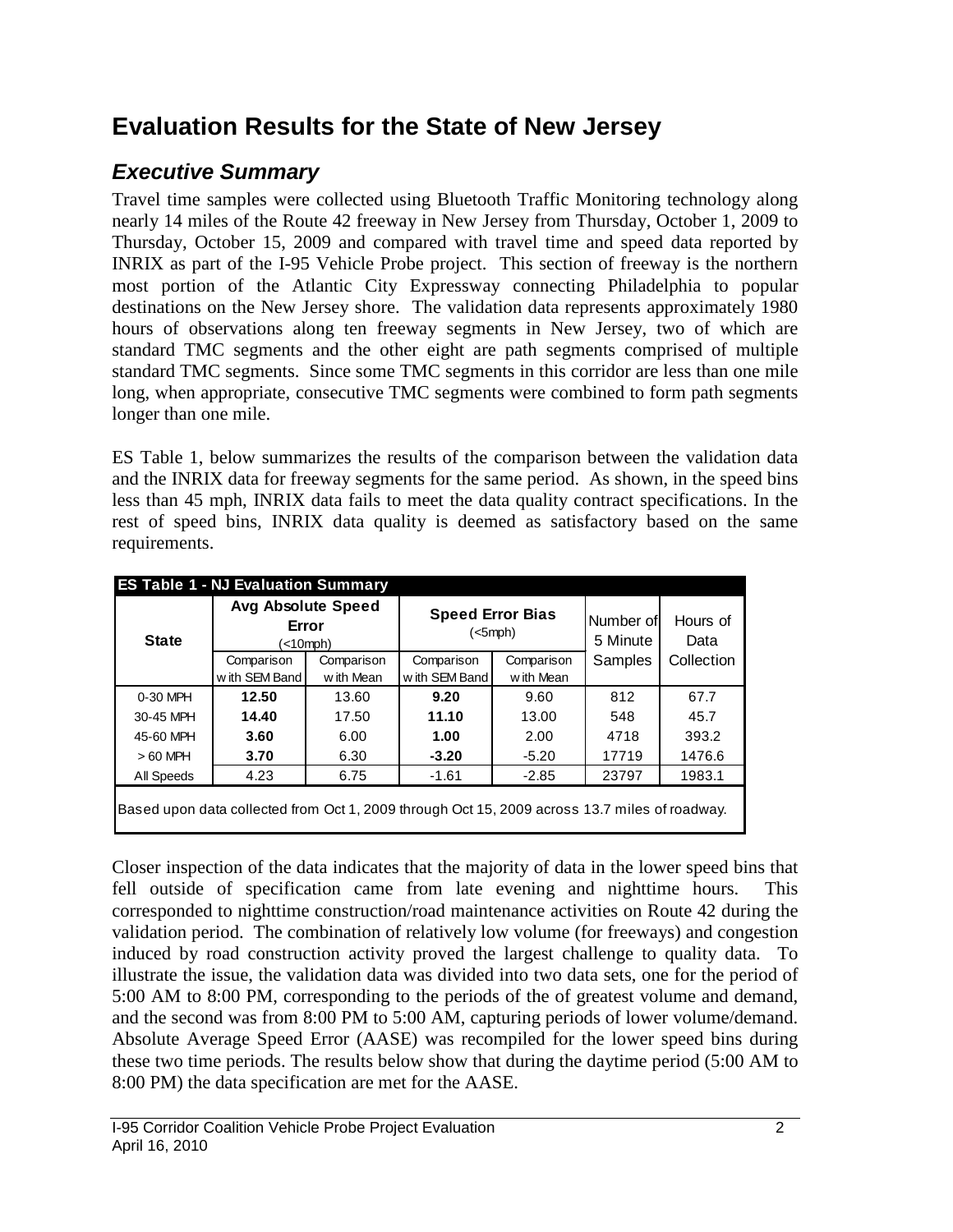#### DETAILED ANALYIS OF DATA QUALITY - by period of the day

- 5:00 AM to 8:00 PM
	- $\degree$  0-30 MPH speed bin, AASE = 5.4 MPH based on >41 hours of data
	- $\degree$  30-45 MPH speed bin, AASE = 6.8 MPH based on >20 hours of data
- 8:00 PM to 5:00 AM
	- $\circ$  0-30 MPH speed bin, AASE = 24.0 MPH based on >25 hours of data
	- $\degree$  30-45 MPH speed bin, AASE = 20.5 MPH based on >25 hours of data

The Vehicle Probe contract enforces quality specifications any time flow exceeds 500 vehicles per hour along a roadway. Because flow data is not readily available on the validation sites, the number of Bluetooth observations within a five minute time period is used to estimate flow. Because this sampling technique is subject to probabilistic uncertainty, it called into question whether all the late evening and nighttime data reflected flows  $>500$  vph. In order to estimate the potential impact of this uncertainty, accuracy metrics were recompiled eliminating data from five minute periods and pairs of five minute periods in which the adjacent time periods did not exceed the volume threshold. With this more conservative estimate of volume, the quality metrics improved no more than 0.5 MPH in all speed categories, which was still outside the contract specifications.

The results from Route 42 in October reveal that data quality is sensitive to volume. This relationship will be monitored in future validation efforts.

As part of the on-going validation process, vehicle probe data from each state is validated on a rotating basis. Since the inception of the validation process, data on roadways in the State of New Jersey were validated on five occasions: September/October 2008, April 2009, June 2009, September 2009, and October 2009. This represents nearly 6800 hours of observations along 138 miles of freeway segments in New Jersey. ES Table 2 provides a summary of the cumulative validation effort. As shown, the absolute average speed error and the speed error bias are within the acceptable limits of the contract specifications, as measured against the SEM band, for the  $45 - 60$  MPH bin and the  $> 60$  MPH bin. Note that of the approximately 155 hours of cumulative validation data less than 45 mph, 113 hours originate from the October validation, and thus the October results heavily weight the cumulative data quality for the lower two speed bins.

| <b>State</b> | <b>Avg Absolute Speed</b><br>Error<br>(<10mph) |            | <b>Speed Error Bias</b><br>$(<5$ mph $)$ |            | Number of 5 |               |
|--------------|------------------------------------------------|------------|------------------------------------------|------------|-------------|---------------|
|              | Comparison<br>Comparison                       |            | Comparison                               | Comparison | Minute      | Hours of Data |
|              | with SEM Band                                  | w ith Mean | with SEM Band                            | w ith Mean | Samples     | Collection    |
| 0-30 MPH     | 11.81                                          | 13.08      | 8.80                                     | 9.40       | 1039        | 86.6          |
| 30-45 MPH    | 12.75                                          | 15.74      | 9.32                                     | 11.20      | 836         | 69.7          |
| 45-60 MPH    | 3.15                                           | 5.67       | 0.94                                     | 2.17       | 7605        | 633.8         |
| $>60$ MPH    | 2.78                                           | 5.29       | $-2.53$                                  | -4.44      | 71847       | 5987.3        |
| All Speeds   | 3.04                                           | 5.53       | -1.94                                    | $-3.48$    | 64205       | 6777.3        |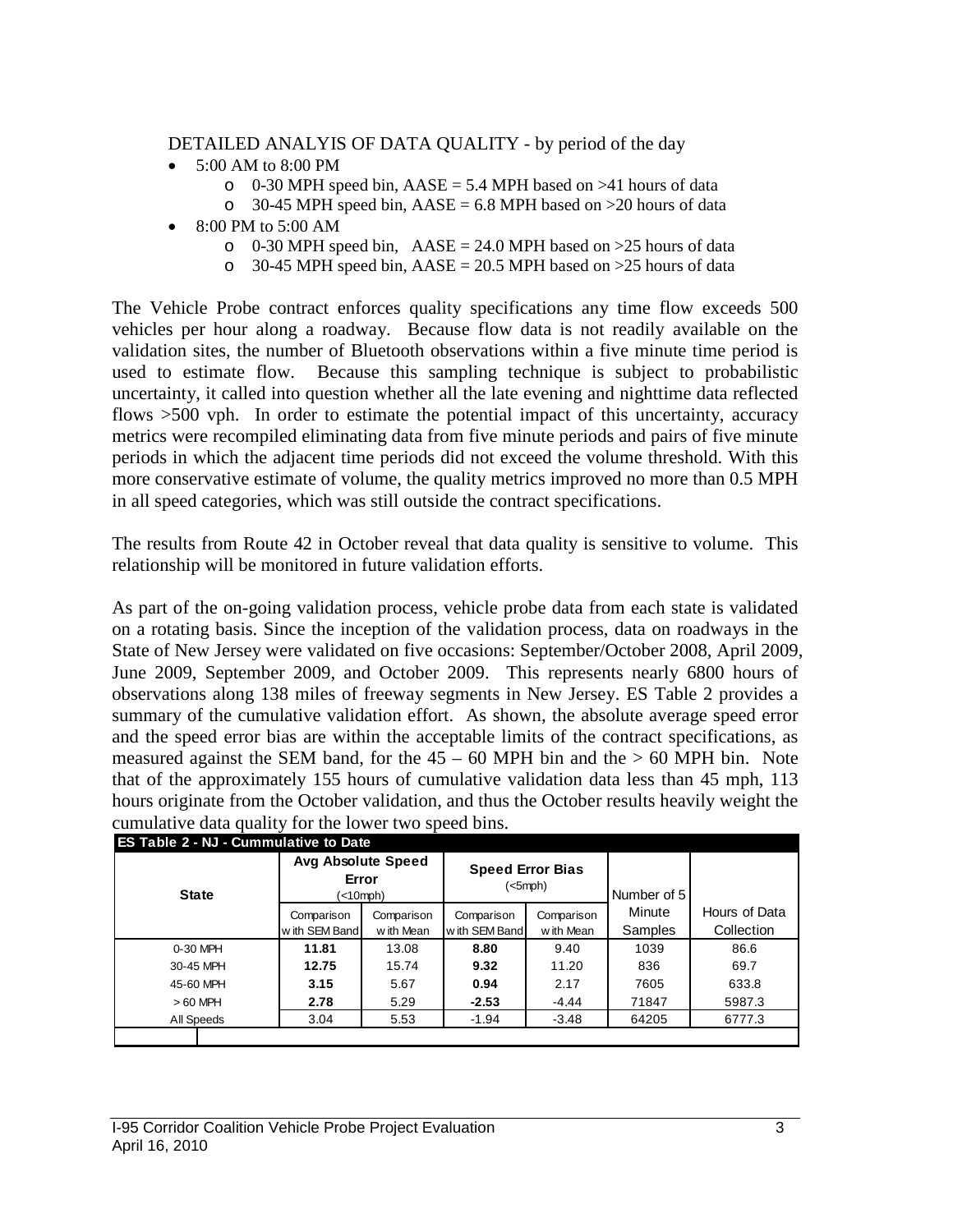### *Data Collection*

Bluetooth sensor deployments in New Jersey started on Thursday, October 1, 2009. The actual deployments in New Jersey were performed with the assistance of New Jersey Department of Transportation (NJDOT) personnel. Sensors remained in the same position until they were retrieved two weeks later on Thursday, October 15, 2009. This round of data collections in New Jersey was designed to cover segments of the highways along which both recurrent and non-recurrent congestions could be expected during both peak and off-peak periods.

Figure 1 presents snapshots of the roadway segments over which Bluetooth sensors were deployed in New Jersey.

Table 1 presents a list of specific TMC segments that were selected as the validation sample in New Jersey. These segments cover a total length of approximately 14 miles. Since some TMC segments in this corridor are less than one mile long, when appropriate, consecutive TMC segments are combined to form path segments longer than one mile. In total, in this document results of validation performed on ten freeway segments are reported; two of which are standard TMC segments and the other eight are path segments combined from multiple standard TMC segments. The coordinates of the locations at which the Bluetooth sensors were deployed throughout the state of New Jersey are highlighted in Table 2. It should be noted that the configuration of consecutive TMC segments is such that the endpoint of one TMC segment and the start point of the next TMC segment are overlapping, so one Bluetooth sensor in that location is covering both TMC segments.

Finally, Table 3 summarizes the segment definitions used in the validation process which also presents the distances that have been used in the estimation of Bluetooth speeds based on travel times. Details of the algorithm used to estimate equivalent path travel times based on INRIX feeds for individual TMC segment are provided in the report titled "Estimation of Travel Times for Multiple TMC Segments" (dated February 2010) and available on the I-95 Corridor Coalition website.. This algorithm finds an equivalent INRIX travel time (and therefore travel speed) corresponding to each sample Bluetooth travel time observation on the path segment of interest.

## *Analysis of Results*

Table 4 summarizes the data quality measures obtained as a result of comparison between Bluetooth and all reported INRIX speeds. In less than 45 mph speed bins, INRIX data fails to meet the data quality measures set forth in the contract when errors are measured as a distance from the 1.96 times the standard error band. In the rest of speed bins, INRIX data quality is deemed as satisfactory based on the same requirements. It should be noted that while the total number of observations in the low speed bins across all TMC segments are reasonable, as Table 6 indicates, the number of observations in low speed bins for some individual TMC segments are low.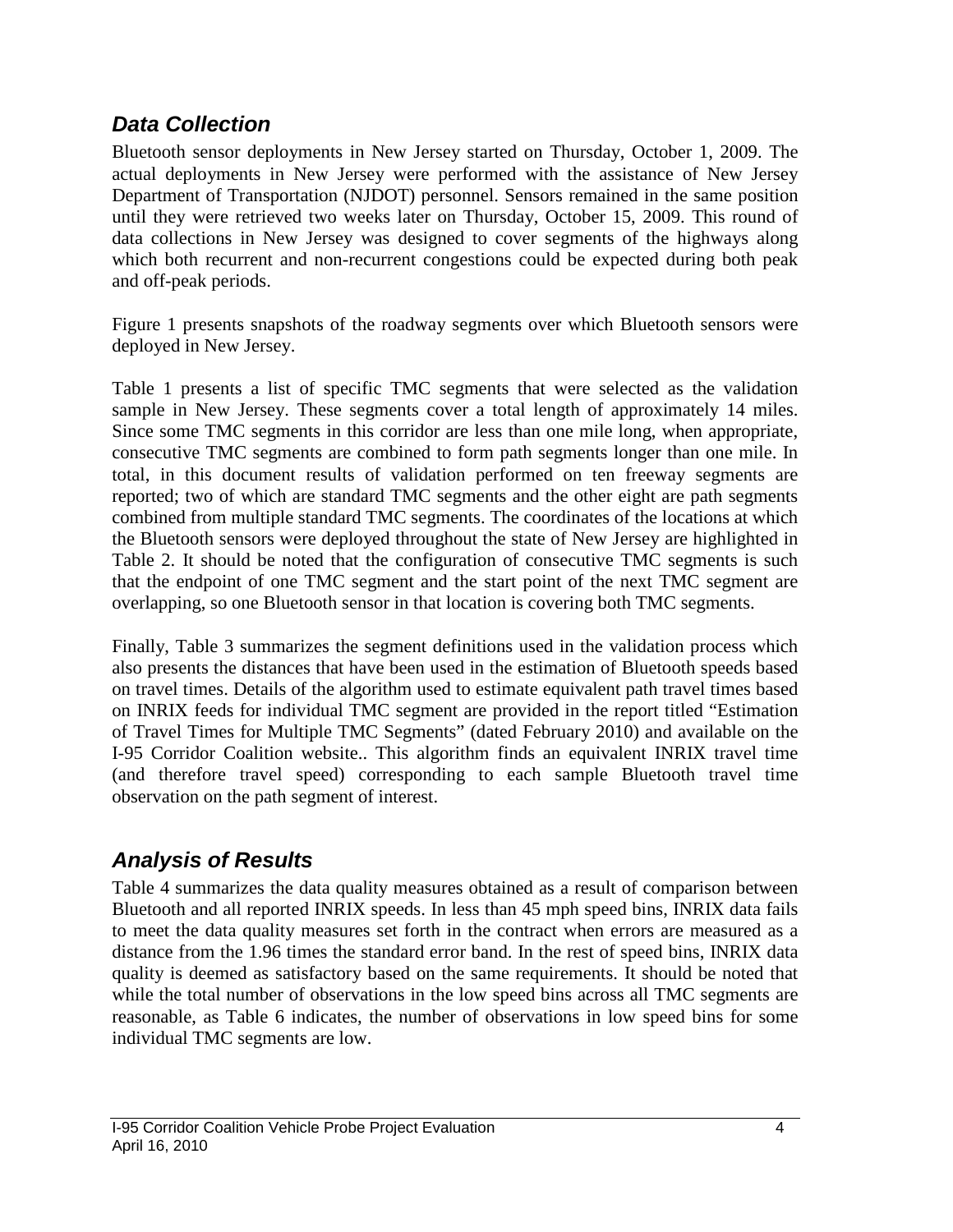Table 5 shows the percentage of the time intervals that fall within 5 mph of the SEM band and the mean for each speed bin for all TMC segments in New Jersey. Tables 6 and 7 present detailed data for individual TMC segments in New Jersey in similar format as Tables 4 and 5 respectively. Note that for some TMC segments in some speed bins the comparison results may not be reliable due to small number of observations.

Figures 2 and 3 show the overall speed error biases for different speed bins, and the average absolute speed errors for all validation segments in New Jersey, respectively. These figures correspond to Table 4.



**Figure 1 TMC segments selected for validation in New Jersey**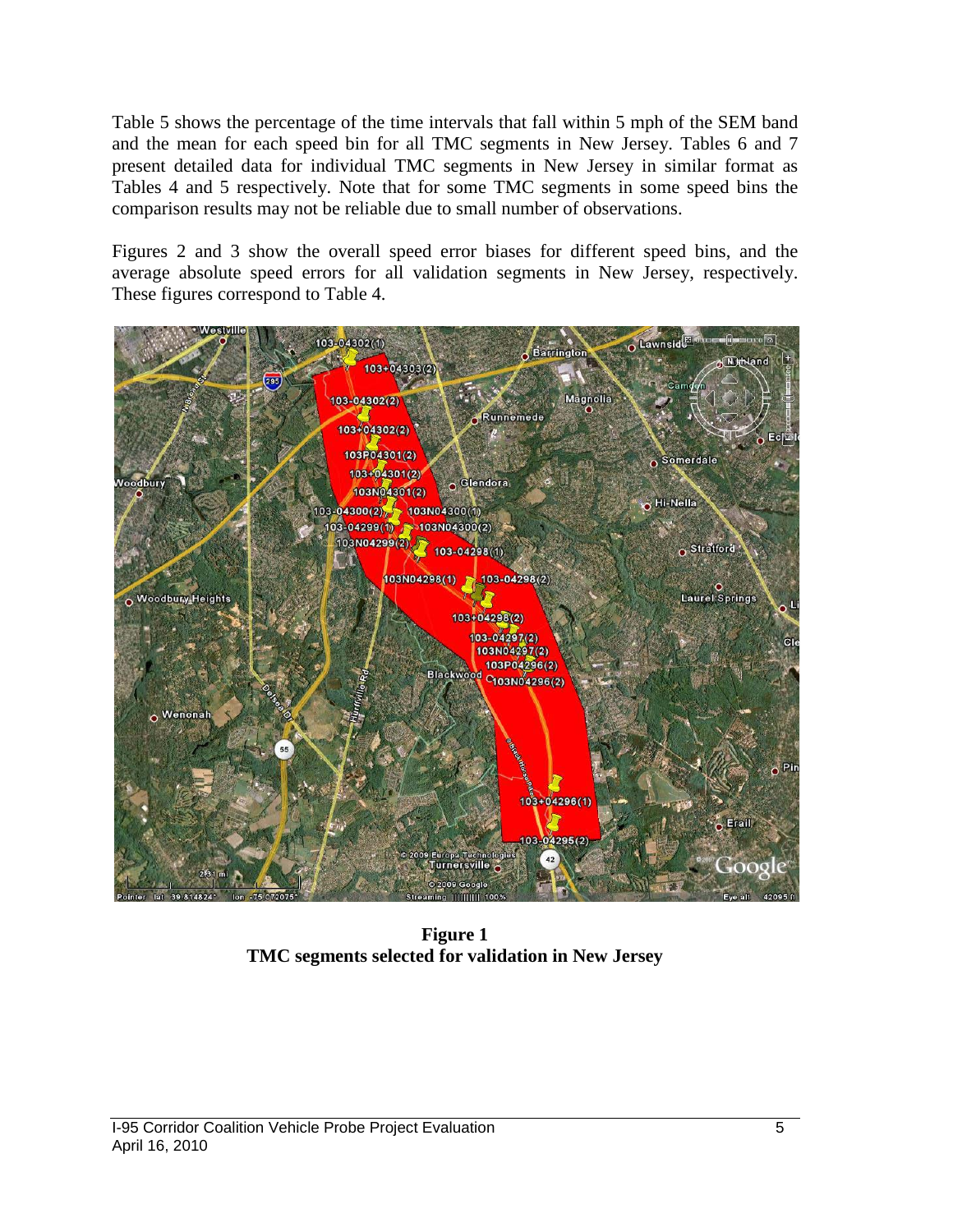|                |               |                |                                   |                                   |                   |                   | <b>LENGTH</b> |
|----------------|---------------|----------------|-----------------------------------|-----------------------------------|-------------------|-------------------|---------------|
| <b>TYPE</b>    | <b>TMC</b>    | <b>HIGHWAY</b> | <b>STARTING AT</b>                | <b>ENDING AT</b>                  | <b>COUNTY</b>     | <b>DIRECTION</b>  | (mile)        |
| Freeway        | 103-04302     | $NJ-42$        | <b>CREEK RD</b>                   | <b>NJ-55/EXIT 13</b>              | <b>GLOUCESTER</b> | SOUTHBOUND        | 0.80          |
| Freeway        | 103N04302     | $NJ-42$        | <b>NJ-55/EXIT 13</b>              | NJ-55/EXIT 13                     | <b>GLOUCESTER</b> | <b>SOUTHBOUND</b> | 0.44          |
| Freeway        | 103-04301     | $NJ-42$        | <b>NJ-55/EXIT 13</b>              | <b>CLEMENTS BRIDGE RD/EXIT 12</b> | <b>GLOUCESTER</b> | <b>SOUTHBOUND</b> | 0.61          |
| Freeway        | 103N04301     | $NJ-42$        | <b>CLEMENTS BRIDGE RD/EXIT 12</b> | <b>CLEMENTS BRIDGE RD/EXIT 12</b> | <b>GLOUCESTER</b> | <b>SOUTHBOUND</b> | 0.22          |
| Freeway        | 103-04300     | $NJ-42$        | <b>CLEMENTS BRIDGE RD/EXIT 12</b> | RTE-41/HURFFVILLE RD              | <b>GLOUCESTER</b> | <b>SOUTHBOUND</b> | 0.18          |
| Freeway        | 103N04300     | $NJ-42$        | RTE-41/HURFFVILLE RD              | RTE-41/HURFFVILLE RD              | <b>GLOUCESTER</b> | <b>SOUTHBOUND</b> | 0.26          |
| <b>Freeway</b> | 103-04299     | $NJ-42$        | RTE-41/HURFFVILLE RD              | <b>LOWER LANDING RD/EXIT 10B</b>  | <b>CAMDEN</b>     | <b>SOUTHBOUND</b> | 0.24          |
| Freeway        | 103N04299     | $NJ-42$        | <b>LOWER LANDING RD/EXIT 10B</b>  | <b>LOWER LANDING RD/EXIT 10B</b>  | <b>CAMDEN</b>     | <b>SOUTHBOUND</b> | 0.06          |
| Freeway        | 103-04298     | $NJ-42$        | <b>LOWER LANDING RD/EXIT 10B</b>  | NJ-168/BLACK HORSE PIKE           | <b>CAMDEN</b>     | <b>SOUTHBOUND</b> | 0.80          |
| Freeway        | 103N04298     | $NJ-42$        | NJ-168/BLACK HORSE PIKE           | NJ-168/BLACK HORSE PIKE           | <b>CAMDEN</b>     | <b>SOUTHBOUND</b> | 0.16          |
| <b>Freeway</b> | 103-04297     | $NJ-42$        | NJ-168/BLACK HORSE PIKE           | <b>COLES RD</b>                   | <b>CAMDEN</b>     | <b>SOUTHBOUND</b> | 0.50          |
| Freeway        | 103N04297     | $NJ-42$        | <b>COLES RD</b>                   | <b>COLES RD</b>                   | <b>CAMDEN</b>     | <b>SOUTHBOUND</b> | 0.21          |
| <b>Freeway</b> | 103-04296     | $NJ-42$        | <b>COLES RD</b>                   | <b>CHURCH ST</b>                  | <b>CAMDEN</b>     | <b>SOUTHBOUND</b> | 0.44          |
| Freeway        | 103N04296     | $NJ-42$        | <b>CHURCH ST</b>                  | <b>CHURCH ST</b>                  | <b>CAMDEN</b>     | <b>SOUTHBOUND</b> | 0.02          |
| Freeway        | 103-04295     | $NJ-42$        | <b>CHURCH ST</b>                  | NJ-168/ATLANTIC CITY EXPY         | <b>GLOUCESTER</b> | <b>SOUTHBOUND</b> | 2.19          |
| Freeway        | $103+04296$   | $NJ-42$        | NJ-168/ATLANTIC CITY EXPY         | <b>CHURCH ST</b>                  | <b>CAMDEN</b>     | <b>NORTHBOUND</b> | 1.67          |
| Freeway        | 103P04296     | $NJ-42$        | <b>CHURCH ST</b>                  | <b>CHURCH ST</b>                  | <b>CAMDEN</b>     | <b>NORTHBOUND</b> | 0.24          |
| <b>Freeway</b> | $103 + 04297$ | $NJ-42$        | <b>CHURCH ST</b>                  | <b>COLES RD</b>                   | <b>CAMDEN</b>     | <b>NORTHBOUND</b> | 0.43          |
| Freeway        | 103P04297     | $NJ-42$        | <b>COLES RD</b>                   | <b>COLES RD</b>                   | <b>CAMDEN</b>     | <b>NORTHBOUND</b> | 0.00          |
| <b>Freeway</b> | $103+04298$   | $NJ-42$        | <b>COLES RD</b>                   | NJ-168/BLACK HORSE PIKE           | <b>CAMDEN</b>     | <b>NORTHBOUND</b> | 0.36          |
| Freeway        | 103P04298     | $NJ-42$        | NJ-168/BLACK HORSE PIKE           | NJ-168/BLACK HORSE PIKE           | <b>CAMDEN</b>     | <b>NORTHBOUND</b> | 0.16          |
| Freeway        | $103+04299$   | $NJ-42$        | NJ-168/BLACK HORSE PIKE           | <b>LOWER LANDING RD/EXIT 10B</b>  | <b>CAMDEN</b>     | <b>NORTHBOUND</b> | 0.96          |
| Freeway        | 103P04299     | $NJ-42$        | <b>LOWER LANDING RD/EXIT 10B</b>  | <b>LOWER LANDING RD/EXIT 10B</b>  | <b>CAMDEN</b>     | <b>NORTHBOUND</b> | 0.06          |
| Freeway        | $103 + 04300$ | $NJ-42$        | <b>LOWER LANDING RD/EXIT 10B</b>  | RTE-41/HURFFVILLE RD              | <b>GLOUCESTER</b> | <b>NORTHBOUND</b> | 0.24          |
| Freeway        | 103P04300     | $NJ-42$        | RTE-41/HURFFVILLE RD              | RTE-41/HURFFVILLE RD              | <b>GLOUCESTER</b> | <b>NORTHBOUND</b> | 0.43          |
| Freeway        | $103+04301$   | $NJ-42$        | RTE-41/HURFFVILLE RD              | <b>CLEMENTS BRIDGE RD/EXIT 12</b> | <b>GLOUCESTER</b> | <b>NORTHBOUND</b> | 0.25          |
| Freeway        | 103P04301     | $NJ-42$        | <b>CLEMENTS BRIDGE RD/EXIT 12</b> | <b>CLEMENTS BRIDGE RD/EXIT 12</b> | <b>GLOUCESTER</b> | <b>NORTHBOUND</b> | 0.26          |
| Freeway        | $103 + 04302$ | $NJ-42$        | <b>CLEMENTS BRIDGE RD/EXIT 12</b> | <b>NJ-55/EXIT 13</b>              | <b>GLOUCESTER</b> | <b>NORTHBOUND</b> | 0.35          |
| <b>Freeway</b> | 103P04302     | $NJ-42$        | <b>NJ-55/EXIT 13</b>              | <b>NJ-55/EXIT 13</b>              | <b>GLOUCESTER</b> | <b>NORTHBOUND</b> | 0.42          |
| Freeway        | $103 + 04303$ | $NJ-42$        | <b>NJ-55/EXIT 13</b>              | <b>CREEK RD</b>                   | <b>CAMDEN</b>     | <b>NORTHBOUND</b> | 0.76          |
| <b>TOTAL</b>   |               |                |                                   |                                   |                   |                   | 13.7          |

**Table 1 Traffic Message Channel segments picked for validation in New Jersey**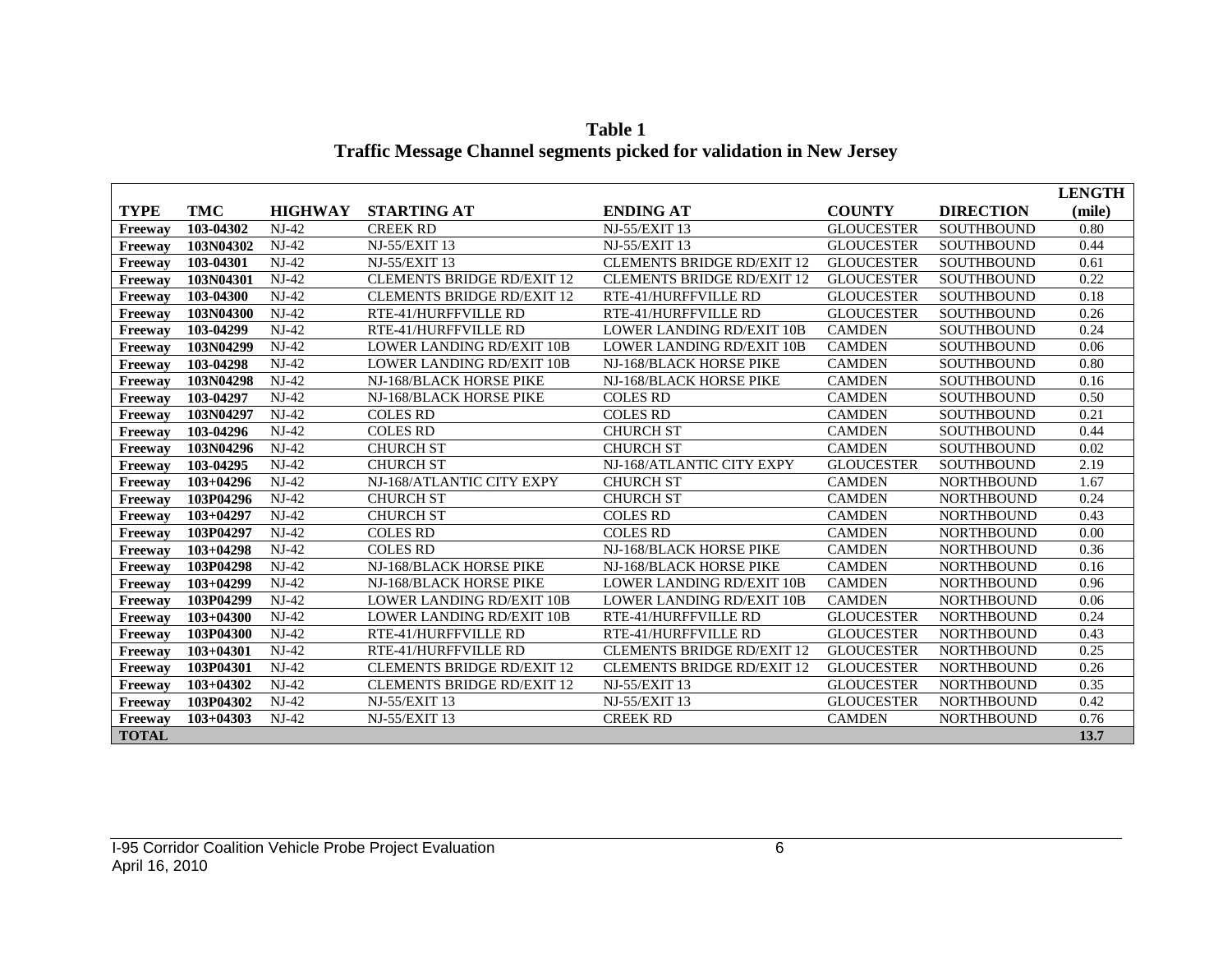| <b>Table 2</b>                                                                                   |
|--------------------------------------------------------------------------------------------------|
| TMC segment lengths and distances between sensor deployment locations in the state of New Jersey |

| <b>SEGMENT</b> |               | <b>STANDARD TMC</b> |              |              |              |        | <b>SENSOR DEPLOYMENT</b> |              |           |              |        | <b>ERROR IN</b>      |
|----------------|---------------|---------------------|--------------|--------------|--------------|--------|--------------------------|--------------|-----------|--------------|--------|----------------------|
| <b>TYPE</b>    | <b>TMC</b>    |                     | Endpoint (1) | Endpoint (2) |              | Length |                          | Endpoint (1) |           | Endpoint (2) | Length | <b>SEGMENT</b>       |
|                |               | Lat                 | Long         | Lat          | Long         | (mile) | Lat                      | Long         | Lat       | Long         | (mile) | <b>LENGTH</b><br>(%) |
| Freeway        | 103-04302     | 39.862337           | $-75.100530$ | 39.851143    | -75.096806   | 0.80   | 39.862208                | $-75.100640$ | 39.852098 | -75.097280   | 0.72   | $-9.9%$              |
| Freeway        | 103N04302     | 39.851143           | -75.096806   | 39.844931    | -75.094714   | 0.44   | 39.852098                | -75.097280   | 39.844975 | -75.094975   | 0.50   | 13.8%                |
| Freeway        | 103-04301     | 39.844931           | -75.094714   | 39.836369    | -75.091837   | 0.61   | 39.844975                | -75.094975   | 39.837348 | -75.092237   | 0.55   | $-10.7%$             |
| Freeway        | 103N04301     | 39.836369           | -75.091837   | 39.833420    | -75.090539   | 0.22   | 39.837348                | $-75.092237$ |           |              |        |                      |
| Freeway        | 103-04300     | 39.833420           | -75.090539   | 39.831010    | -75.089027   | 0.18   |                          |              |           |              |        |                      |
| Freeway        | 103N04300     | 39.831010           | -75.089027   | 39.827911    | -75.086294   | 0.26   |                          |              |           |              |        |                      |
| Freeway        | 103-04299     | 39.827911           | -75.086294   | 39.825430    | -75.083172   | 0.24   | 39.828015                | -75.086197   |           |              |        |                      |
| Freeway        | 103N04299     | 39.825430           | -75.083172   | 39.824835    | $-75.082448$ | 0.06   |                          |              |           |              |        |                      |
| Freeway        | 103-04298     | 39.824835           | $-75.082448$ | 39.817808    | -75.070584   | 0.80   | 39.824877                | $-75.082528$ |           |              |        |                      |
| Freeway        | 103N04298     | 39.817808           | -75.070584   | 39.816340    | $-75.068176$ | 0.16   |                          |              |           |              |        |                      |
| <b>Freeway</b> | 103-04297     | 39.816340           | $-75.068176$ | 39.811064    | $-75.061719$ | 0.50   | 39.816265                | $-75.068242$ | 39.811397 | $-75.062180$ | 0.47   | $-7.0%$              |
| Freeway        | 103N04297     | 39.811064           | -75.061719   | 39.808528    | -75.059522   | 0.21   | 39.811397                | $-75.062180$ |           |              |        |                      |
| Freeway        | 103-04296     | 39.808528           | -75.059522   | 39.802842    | -75.055703   | 0.44   |                          |              |           |              |        |                      |
| Freeway        | 103N04296     | 39.802842           | -75.055703   | 39.802561    | $-75.055521$ | 0.02   |                          |              |           |              |        |                      |
| Freeway        | 103-04295     | 39.802561           | $-75.055521$ | 39.771700    | -75.048944   | 2.19   | 39.802373                | -75.055522   | 39.771355 | -75.049108   | 2.20   | 0.4%                 |
| Freeway        | $103+04296$   | 39.779313           | $-75.048641$ | 39.802579    | $-75.055146$ | 1.67   | 39.779220                | -75.048632   | 39.802898 | $-75.055295$ | 1.70   | 1.6%                 |
| Freeway        | 103P04296     | 39.802579           | $-75.055146$ | 39.805740    | $-75.057217$ | 0.24   | 39.802898                | $-75.055295$ | 39.805898 | -75.057242   | 0.23   | $-5.1%$              |
| <b>Freeway</b> | $103+04297$   | 39.805740           | $-75.057217$ | 39.811057    | $-75.061288$ | 0.43   | 39.805898                | $-75.057242$ |           |              |        |                      |
| Freeway        | 103P04297     | 39.811057           | -75.061288   | 39.811076    | $-75.061306$ | 0.00   |                          |              |           |              |        |                      |
| Freeway        | $103+04298$   | 39.811076           | $-75.061306$ | 39.814953    | -75.065696   | 0.36   |                          |              |           |              |        |                      |
| Freeway        | 103P04298     | 39.814953           | -75.065696   | 39.816564    | -75.067984   | 0.16   |                          |              |           |              |        |                      |
| Freeway        | $103+04299$   | 39.816564           | -75.067984   | 39.825000    | -75.082204   | 0.96   | 39.816667                | -75.067967   |           |              |        |                      |
| Freeway        | 103P04299     | 39.825000           | -75.082204   | 39.825618    | -75.082915   | 0.06   |                          |              |           |              |        |                      |
| Freeway        | $103 + 04300$ | 39.825618           | $-75.082915$ | 39.828140    | -75.086056   | 0.24   | 39.825865                | -75.083138   | 39.828443 | -75.086665   | 0.26   | 6.0%                 |
| Freeway        | 103P04300     | 39.828140           | -75.086056   | 39.833494    | -75.090244   | 0.43   | 39.828443                | $-75.086665$ |           |              |        |                      |
| Freeway        | $103 + 04301$ | 39.833494           | -75.090244   | 39.836936    | -75.091667   | 0.25   |                          |              |           |              |        |                      |
| Freeway        | 103P04301     | 39.836936           | -75.091667   | 39.840585    | -75.092907   | 0.26   |                          |              |           |              |        |                      |
| Freeway        | $103 + 04302$ | 39.840585           | -75.092907   | 39.845483    | -75.094547   | 0.35   | 39.840612                | -75.092813   | 39.846257 | -75.094695   | 0.40   | $14.9\%$             |
| Freeway        | 103P04302     | 39.845483           | -75.094547   | 39.851385    | $-75.096570$ | 0.42   | 39.846257                | -75.094695   | 39.851368 | -75.096335   | 0.36   | $-13.8%$             |
| Freeway        | $103 + 04303$ | 39.851385           | $-75.096570$ | 39.862022    | $-75.100137$ | 0.76   | 39.851368                | -75.096335   | 39.861672 | -75.099645   | 0.73   | $-3.6%$              |
| <b>TOTAL</b>   |               |                     |              |              |              | 13.72  |                          |              |           |              |        |                      |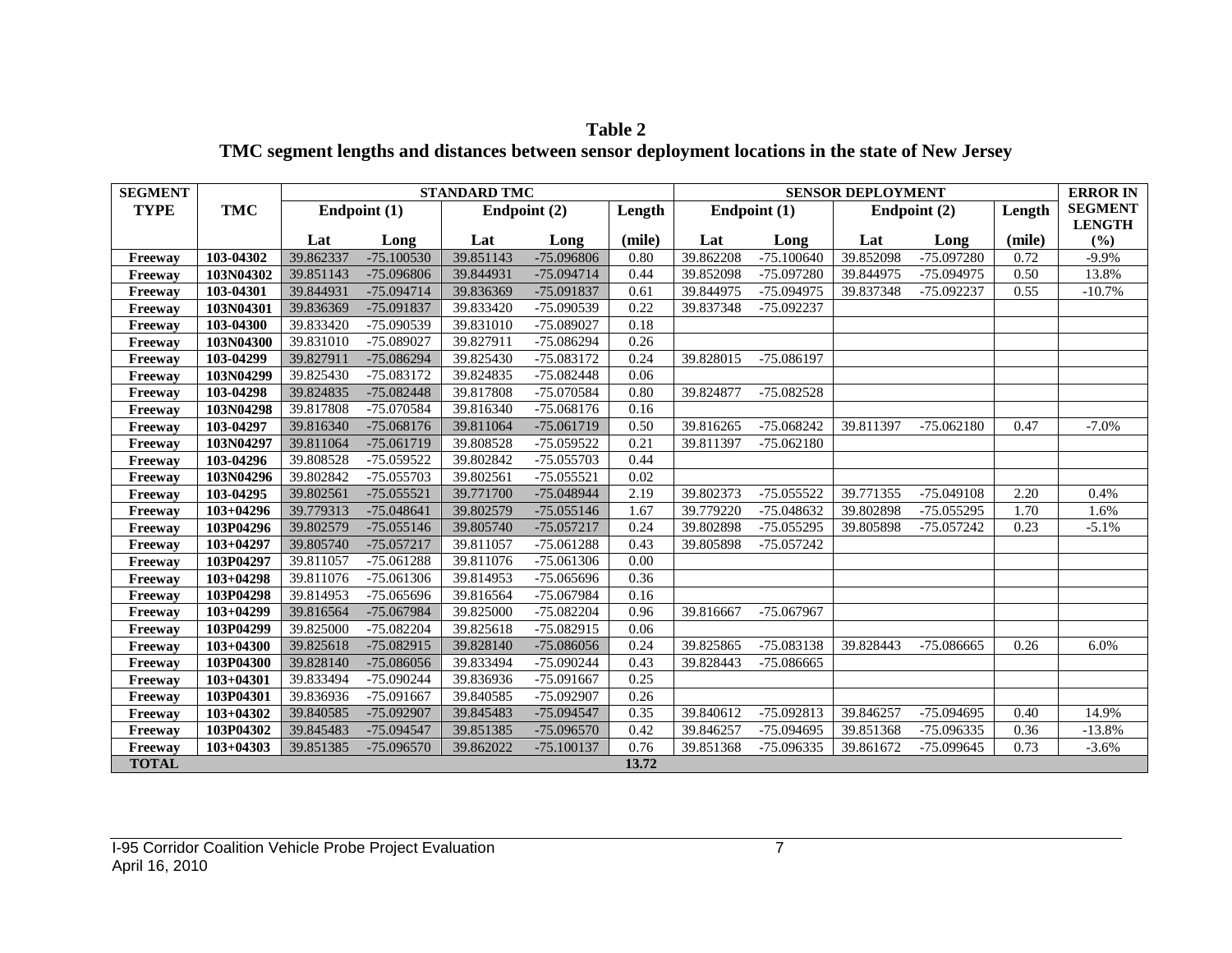**Table 3 Path segments identified for validation in New Jersey**

|                                     | <b>STANDARD SEGMENTS INCLUDED</b> |             |             |             |           |                                     |                                     |                 | <b>LENGTH (MILE)</b> |              |
|-------------------------------------|-----------------------------------|-------------|-------------|-------------|-----------|-------------------------------------|-------------------------------------|-----------------|----------------------|--------------|
| <b>Validation</b><br><b>Segment</b> | TMC(1)                            | TMC(2)      | TMC(3)      | TMC(4)      | TMC(5)    | <b>STARTING AT</b>                  | <b>ENDING AT</b>                    | <b>Standard</b> | <b>Deployment</b>    | Error<br>(%) |
| NJ05-0019                           | 103-04302                         | 103N04302   |             |             |           | <b>CREEK RD</b>                     | NJ-55/EXIT 13                       | 1.24            | 1.22                 | $-1.4%$      |
| NJ05-0020                           | 103-04301                         | 103N04301   | 103-04300   | 103N04300   |           | NJ-55/EXIT 13                       | RTE-41/HURFFVILLE<br><b>RD</b>      | 1.27            | 1.27                 | 0.1%         |
| NJ05-0021                           | 103-04299                         | 103N04299   | 103-04298   | 103N04298   |           | RTE-41/HURFFVILLE<br><b>RD</b>      | NJ-168/BLACK<br><b>HORSE PIKE</b>   | 1.25            | 1.26                 | 0.3%         |
| NJ05-0022                           | 103-04297                         | 103N04297   | 103-04296   | 103N04296   |           | NJ-168/BLACK HORSE<br><b>PIKE</b>   | <b>CHURCH ST</b>                    | 1.18            | 1.18                 | 0.7%         |
| 103-04295                           | 103-04295                         |             |             |             |           | <b>CHURCH ST</b>                    | NJ-168/ATLANTIC<br><b>CITY EXPY</b> | 2.19            | 2.20                 | $0.4\%$      |
| $103+04296$                         | $103+04296$                       |             |             |             |           | NJ-168/ATLANTIC<br><b>CITY EXPY</b> | <b>CHURCH ST</b>                    | 1.67            | 1.70                 | 1.6%         |
| NJ05-0025                           | 103P04296                         | $103+04297$ | 103P04297   | $103+04298$ | 103P04298 | <b>CHURCH ST</b>                    | NJ-168/BLACK<br><b>HORSE PIKE</b>   | 1.19            | 1.17                 | $-1.7\%$     |
| NJ05-0026                           | $103+04299$                       | 103P04299   | $103+04300$ |             |           | NJ-168/BLACK HORSE<br><b>PIKE</b>   | RTE-41/HURFFVILLE<br><b>RD</b>      | 1.25            | 1.29                 | 2.6%         |
| N.I05-0027                          | 103P04300                         | $103+04301$ | 103P04301   | $103+04302$ |           | RTE-41/HURFFVILLE<br><b>RD</b>      | <b>NJ-55/EXIT 13</b>                | 1.29            | 1.31                 | 1.1%         |
| NJ05-0028                           | 103P04302                         | $103+04303$ |             |             |           | NJ-55/EXIT 13                       | <b>CREEK RD</b>                     | 1.18            | 1.09                 | $-7.2%$      |
| <b>Total</b>                        |                                   |             |             |             |           |                                     |                                     | 13.72           | 13.69                | $-0.2\%$     |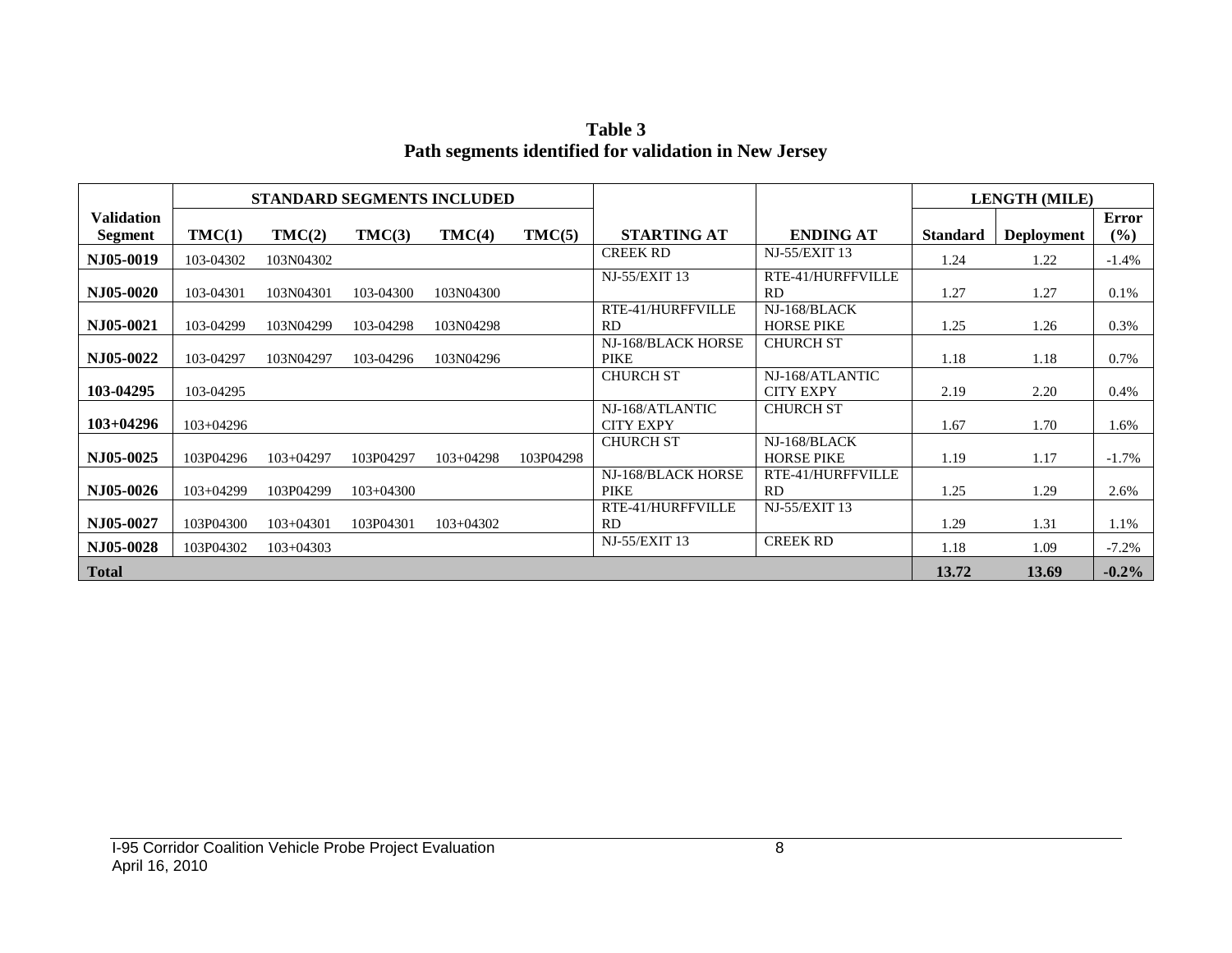#### **Table 4 Data quality measures for freeway segments greater than one mile in New Jersey**

|                            |                                      | <b>Data Quality Measures for</b>                    |                                      |                                                     |                |  |  |  |  |  |
|----------------------------|--------------------------------------|-----------------------------------------------------|--------------------------------------|-----------------------------------------------------|----------------|--|--|--|--|--|
|                            |                                      | 1.96 SE Band                                        | <b>Mean</b>                          |                                                     |                |  |  |  |  |  |
| <b>SPEED</b><br><b>BIN</b> | <b>Speed</b><br>Error<br><b>Bias</b> | Average<br><b>Absolute</b><br><b>Speed</b><br>Error | <b>Speed</b><br>Error<br><b>Bias</b> | Average<br><b>Absolute</b><br><b>Speed</b><br>Error | No. of<br>Obs. |  |  |  |  |  |
| $0 - 30$                   | 9.2                                  | 12.5                                                | 9.6                                  | 13.6                                                | 812            |  |  |  |  |  |
| $30 - 45$                  | 11.1                                 | 14.4                                                | 13.0                                 | 17.5                                                | 548            |  |  |  |  |  |
| 45-60                      | 1.0                                  | 3.6                                                 | 2.0                                  | 6.0                                                 | 4718           |  |  |  |  |  |
| $60+$                      | $-3.2$                               | 3.7                                                 | $-5.2$                               | 6.3                                                 | 17719          |  |  |  |  |  |

#### **Table 5**

**Percent observations meeting data quality criteria for freeway segments greater than one mile in New Jersey**

|                            |                                             |                                                         | <b>Data Quality Measures for</b>   |                                              |                |
|----------------------------|---------------------------------------------|---------------------------------------------------------|------------------------------------|----------------------------------------------|----------------|
|                            |                                             | 1.96 SE Band                                            | Mean                               |                                              |                |
| <b>SPEED</b><br><b>BIN</b> | Percentage<br>falling<br>inside the<br>band | Percentage<br>falling<br>within 5<br>mph of the<br>band | Percentage<br>equal to the<br>mean | Percentage<br>within 5<br>mph of the<br>mean | No. of<br>Obs. |
| $0 - 30$                   | 9%                                          | 48%                                                     | 0%                                 | 43%                                          | 812            |
| $30 - 45$                  | 9%                                          | 28%                                                     | 0%                                 | 19%                                          | 548            |
| 45-60                      | 37%                                         | 74%                                                     | 0%                                 | 55%                                          | 4718           |
| $60+$                      | 32%                                         | 72%                                                     | 0%                                 | 48%                                          | 17719          |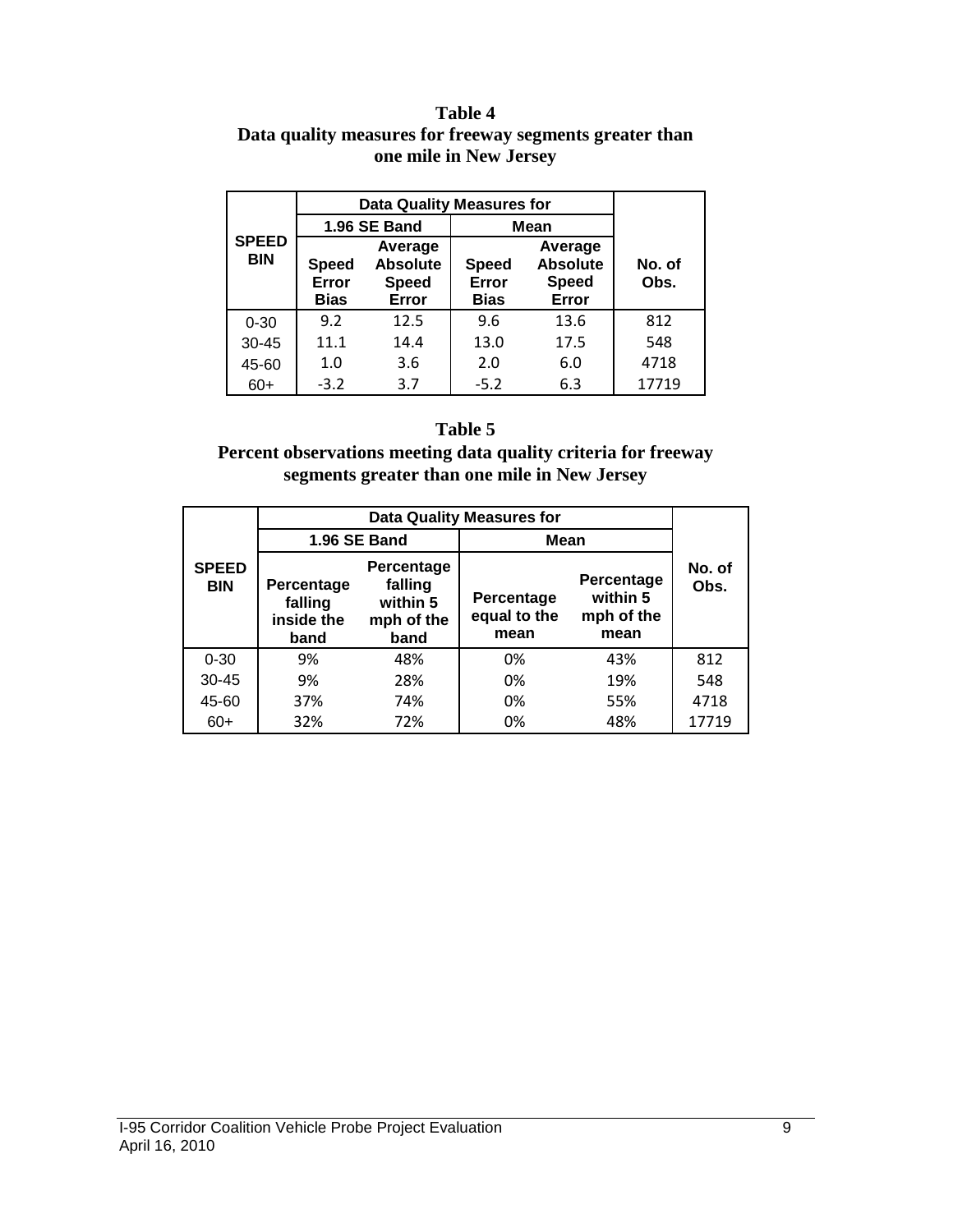|             |                                         |                              |                            |                                             | <b>Data Quality Measures for</b>                           |                                      |                                                     |                |
|-------------|-----------------------------------------|------------------------------|----------------------------|---------------------------------------------|------------------------------------------------------------|--------------------------------------|-----------------------------------------------------|----------------|
|             |                                         |                              |                            |                                             | 1.96 SE Band                                               |                                      | Mean                                                |                |
| <b>TMC</b>  | <b>Standard</b><br><b>TMC</b><br>length | <b>Bluetooth</b><br>distance | <b>SPEED</b><br><b>BIN</b> | <b>Speed</b><br><b>Error</b><br><b>Bias</b> | Average<br><b>Absolute</b><br><b>Speed</b><br><b>Error</b> | <b>Speed</b><br>Error<br><b>Bias</b> | Average<br><b>Absolute</b><br><b>Speed</b><br>Error | No. of<br>Obs. |
|             |                                         |                              | $0 - 30$                   | 21.5                                        | 24.0                                                       | 22.0                                 | 25.1                                                | 130            |
|             |                                         |                              | 30-45                      | $0.7\,$                                     | 11.8                                                       | 3.3                                  | 17.2                                                | 31             |
| $103+04296$ | 1.67                                    | 1.70                         | $45 - 60$                  | $-0.7$                                      | 4.6                                                        | 0.5                                  | 7.6                                                 | 235            |
|             |                                         |                              | $60+$                      | $-3.2$                                      | 3.4                                                        | $-5.3$                               | 6.0                                                 | 2368           |
|             |                                         |                              | $0 - 30$                   |                                             |                                                            |                                      |                                                     |                |
| 103-04295   | 2.19                                    | 2.20                         | 30-45                      | 10.9                                        | 10.9                                                       | 12.4                                 | 12.4                                                | $3*$           |
|             |                                         |                              | $45 - 60$                  | 0.6                                         | 1.5                                                        | 2.1                                  | 3.8                                                 | 168            |
|             |                                         |                              | $60+$                      | $-1.8$                                      | 2.0                                                        | $-3.3$                               | 4.1                                                 | 2406           |
|             |                                         |                              | $0 - 30$                   | 3.6                                         | 3.6                                                        | 5.1                                  | 5.1                                                 | $1*$           |
| NJ05-0019   | 1.24                                    | 1.22                         | 30-45                      | $-0.8$                                      | 4.4                                                        | $-0.8$                               | 7.3                                                 | 59             |
|             |                                         |                              | $45 - 60$                  | $-2.7$                                      | 3.2                                                        | $-3.5$                               | 5.8                                                 | 372            |
|             |                                         |                              | $60+$                      | $-3.0$                                      | 3.1                                                        | $-5.7$                               | 6.0                                                 | 1642           |
|             |                                         |                              | $0 - 30$                   | 11.0                                        | 11.6                                                       | 12.1                                 | 13.3                                                | $26*$          |
| NJ05-0020   |                                         | 1.27                         | 30-45                      | $-0.7$                                      | 7.7                                                        | $-0.8$                               | 10.0                                                | $12*$          |
|             | 1.27                                    |                              | $45 - 60$                  | $-0.3$                                      | 2.1                                                        | 0.0                                  | 4.0                                                 | 466            |
|             |                                         |                              | $60+$                      | $-2.9$                                      | 3.0                                                        | $-5.0$                               | 5.3                                                 | 1990           |
|             |                                         |                              | $0 - 30$                   | 8.4                                         | 8.5                                                        | 9.5                                  | 9.6                                                 | $17*$          |
| NJ05-0021   | 1.25                                    | 1.26                         | 30-45                      | 4.9                                         | 10.8                                                       | 9.3                                  | 16.6                                                | $11*$          |
|             |                                         |                              | $45 - 60$                  | $-0.4$                                      | 2.1                                                        | $-0.1$                               | 4.1                                                 | 328            |
|             |                                         |                              | $60+$                      | $-3.2$                                      | 3.4                                                        | $-5.3$                               | 5.9                                                 | 2154           |
|             |                                         |                              | $0 - 30$                   | 9.6                                         | 12.4                                                       | 9.8                                  | 13.0                                                | $16*$          |
| NJ05-0022   | 1.18                                    |                              | 30-45                      | 3.9                                         | 8.7                                                        | 6.9                                  | 12.6                                                | $21*$          |
|             |                                         | 1.18                         | $45 - 60$                  | 0.2                                         | 1.9                                                        | 1.3                                  | $4.0\,$                                             | 837            |
|             |                                         |                              | $60+$                      | $-1.4$                                      | 2.0                                                        | $-2.5$                               | 4.1                                                 | 1176           |
|             |                                         |                              | $0 - 30$                   | 9.7                                         | 15.9                                                       | 10.1                                 | 17.4                                                | 191            |
| NJ05-0025   | 1.19                                    | 1.17                         | 30-45                      | 11.7                                        | 12.9                                                       | 15.1                                 | 17.1                                                | 76             |
|             |                                         |                              | $45 - 60$                  | 0.8                                         | 3.5                                                        | 2.4                                  | 7.0                                                 | 175            |
|             |                                         |                              | $60+$                      | $-6.4$                                      | 6.4                                                        | $-10.0$                              | 10.1                                                | 1638           |
|             |                                         |                              | $0 - 30$                   | 12.6                                        | 14.1                                                       | 13.1                                 | 14.8                                                | 142            |
| NJ05-0026   | 1.25                                    | 1.29                         | 30-45                      | 23.3                                        | 23.5                                                       | 25.8                                 | 26.1                                                | 219            |
|             |                                         |                              | $45 - 60$                  | 6.8                                         | 7.5                                                        | 9.4                                  | 10.4                                                | 943            |
|             |                                         |                              | $60+$                      | 2.9                                         | 3.9                                                        | 4.9                                  | 6.4                                                 | 745            |
|             |                                         |                              | $0 - 30$                   | 2.3                                         | 5.2                                                        | 2.5                                  | 6.0                                                 | 151            |
| NJ05-0027   | 1.29                                    | 1.31                         | 30-45<br>$45 - 60$         | $-1.7$<br>$-1.1$                            | $\ \ 8.0$<br>2.7                                           | $-1.8$<br>$-1.4$                     | 10.9<br>5.2                                         | 38<br>330      |
|             |                                         |                              | $60+$                      | $-7.6$                                      | 7.6                                                        | $-11.0$                              | 11.0                                                | 1879           |
|             |                                         |                              | $0 - 30$                   | 0.6                                         | 4.1                                                        | 0.6                                  | 5.2                                                 | 138            |
|             |                                         |                              | 30-45                      | 0.6                                         | 5.3                                                        | 0.8                                  | 7.4                                                 | 78             |
| NJ05-0028   | 1.18                                    | 1.09                         | $45 - 60$                  | $-0.5$                                      | 3.0                                                        | 0.5                                  | 5.3                                                 | 864            |
|             |                                         |                              | $60+$                      | $-1.9$                                      | 2.5                                                        | $-3.2$                               | 4.9                                                 | 1721           |

### **Table 6 Data quality measures for individual freeway validation segments greater than one mile in the state of New Jersey**

\*Results in the specified row may not be reliable due to small number of observations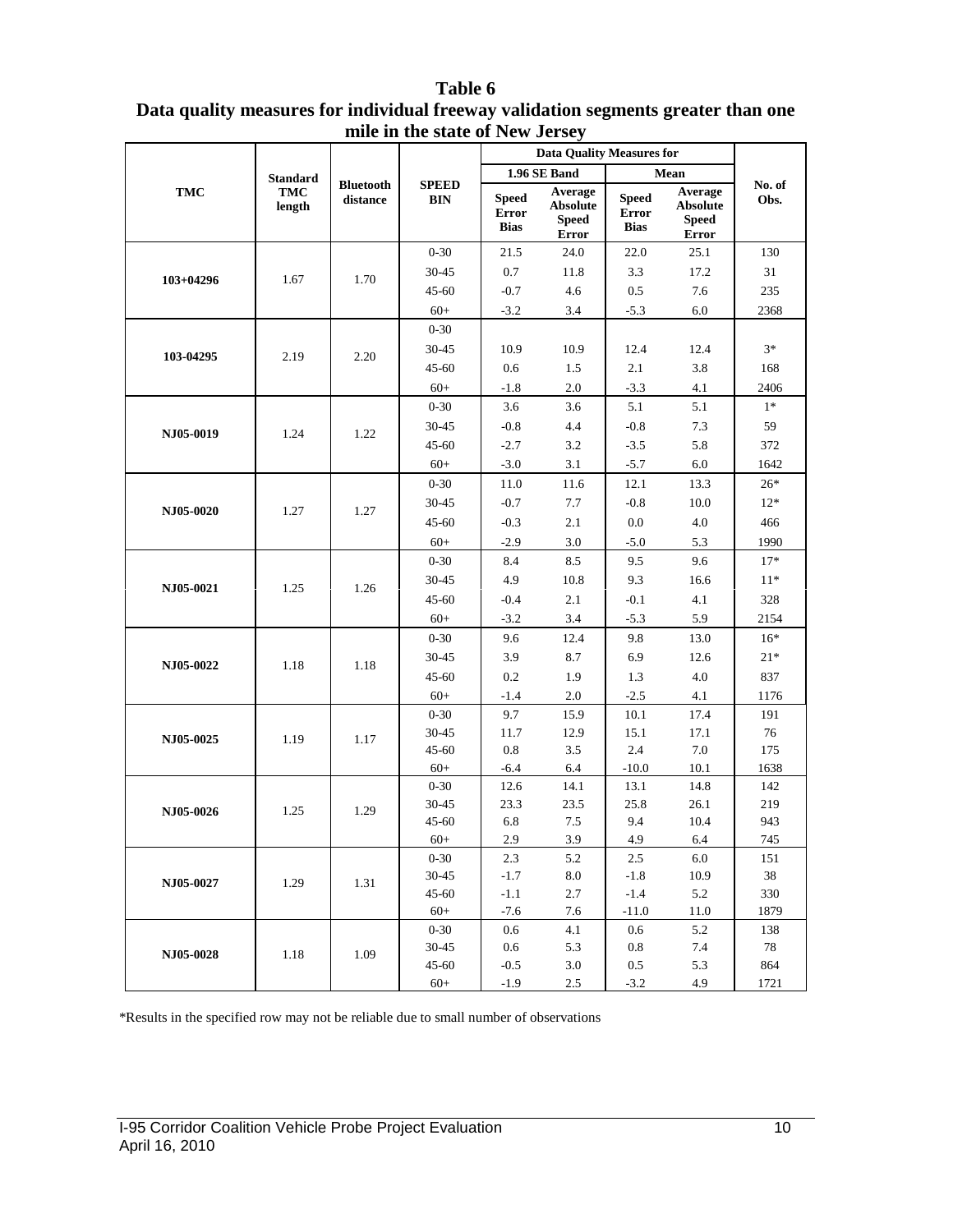| greater than one mile in the state of New Jersey |                    |                                         |                                                   |                                                     |                                                               |                                      |                                          |                                          |                                                    |                |
|--------------------------------------------------|--------------------|-----------------------------------------|---------------------------------------------------|-----------------------------------------------------|---------------------------------------------------------------|--------------------------------------|------------------------------------------|------------------------------------------|----------------------------------------------------|----------------|
|                                                  |                    |                                         |                                                   |                                                     | <b>Data Quality Measures for</b>                              |                                      |                                          |                                          |                                                    |                |
|                                                  |                    |                                         |                                                   | 1.96 SE Band                                        |                                                               |                                      |                                          |                                          |                                                    |                |
|                                                  |                    | <b>Speed Error Bias</b>                 |                                                   |                                                     | <b>Average Absolute</b><br><b>Speed Error</b>                 |                                      | <b>Speed Error Bias</b>                  |                                          | <b>Average Absolute</b><br><b>Speed Error</b>      |                |
| <b>TMC</b>                                       | <b>SPEED BIN</b>   | No.<br>falling<br>inside<br>the<br>band | $\frac{0}{0}$<br>falling<br>inside<br>the<br>band | No.<br>falling<br>within<br>5 mph<br>of the<br>band | $\frac{0}{0}$<br>falling<br>within<br>5 mph<br>of the<br>band | No.<br>equal<br>to the<br>mean       | $\frac{0}{0}$<br>equal<br>to the<br>mean | No.<br>within<br>5 mph<br>of the<br>mean | $\frac{0}{0}$<br>within<br>5 mph<br>of the<br>mean | No. of<br>Obs. |
|                                                  | $0 - 30$           | 3                                       | 2%                                                | 30                                                  | 23%                                                           | $\boldsymbol{0}$                     | 0%                                       | 25                                       | 19%                                                | 130            |
| $103+04296$                                      | 30-45              | 5                                       | 16%                                               | 8                                                   | 26%                                                           | $\boldsymbol{0}$                     | 0%                                       | $\mathfrak{2}$                           | 6%                                                 | 31             |
|                                                  | $45 - 60$          | 95                                      | 40%                                               | 168                                                 | 71%                                                           | $\boldsymbol{0}$                     | 0%                                       | 111                                      | 47%                                                | 235            |
|                                                  | $60+$              | 838                                     | 35%                                               | 1791                                                | 76%                                                           | $\overline{c}$                       | 0%                                       | 1212                                     | 51%                                                | 2368           |
|                                                  | $0 - 30$           |                                         |                                                   |                                                     |                                                               |                                      |                                          |                                          |                                                    |                |
| 103-04295                                        | 30-45              | $\boldsymbol{0}$                        | 0%                                                | $\mathbf{1}$                                        | 33%                                                           | $\boldsymbol{0}$                     | 0%                                       | $\mathbf{1}$                             | 33%                                                | $3*$           |
|                                                  | $45 - 60$          | 71                                      | 42%                                               | 153                                                 | 91%                                                           | $\overline{0}$                       | 0%                                       | 123                                      | 73%                                                | 168            |
|                                                  | $60+$              | 883                                     | 37%                                               | 2102                                                | 87%                                                           | $\overline{0}$                       | 0%                                       | 1598                                     | 66%                                                | 2406           |
|                                                  | $0 - 30$           | $\mathbf{0}$                            | 0%                                                | $\mathbf{1}$                                        | 100%                                                          | $\overline{0}$                       | 0%                                       | $\overline{0}$                           | 0%                                                 | $1*$           |
| NJ05-0019                                        | 30-45              | 17                                      | 29%                                               | 37                                                  | 63%                                                           | $\overline{0}$                       | 0%                                       | 23                                       | 39%                                                | 59             |
|                                                  | $45 - 60$          | 183                                     | 49%                                               | 284                                                 | 76%                                                           | $\overline{0}$                       | 0%                                       | 223                                      | 60%                                                | 372            |
|                                                  | $60+$              | 568                                     | 35%                                               | 1256                                                | 76%                                                           | 6                                    | 0%                                       | 776                                      | 47%                                                | 1642           |
|                                                  | $0 - 30$           | $\overline{4}$                          | 15%                                               | 14                                                  | 54%                                                           | $\overline{0}$                       | 0%                                       | 13                                       | 50%                                                | $26*$          |
| NJ05-0020                                        | 30-45              | $\overline{c}$                          | 17%                                               | $\overline{4}$                                      | 33%                                                           | $\overline{0}$                       | 0%                                       | $\overline{4}$                           | 33%                                                | $12*$          |
|                                                  | 45-60              | 194                                     | 42%                                               | 392                                                 | 84%                                                           | $\boldsymbol{0}$                     | 0%                                       | 329                                      | 71%                                                | 466            |
|                                                  | $60+$              | 679                                     | 34%                                               | 1560                                                | 78%                                                           | $\overline{0}$                       | 0%                                       | 1120                                     | 56%                                                | 1990           |
|                                                  | $0 - 30$           | $\mathbf{2}$                            | 12%                                               | 8                                                   | 47%                                                           | $\theta$                             | 0%                                       | 7                                        | 41%                                                | $17*$          |
| NJ05-0021                                        | 30-45              | $\mathbf{1}$                            | 9%                                                | 3                                                   | 27%                                                           | $\boldsymbol{0}$                     | 0%                                       | $\mathfrak{2}$                           | 18%                                                | $11*$          |
|                                                  | 45-60              | 153                                     | 47%                                               | 282                                                 | 86%                                                           | $\overline{0}$                       | 0%                                       | 242                                      | 74%                                                | 328            |
|                                                  | $60+$              | 679                                     | 32%                                               | 1623                                                | 75%                                                           | $\boldsymbol{0}$                     | 0%                                       | 1098                                     | 51%                                                | 2154           |
|                                                  | $0 - 30$           | $\overline{0}$                          | 0%                                                | 6                                                   | 38%                                                           | $\overline{0}$                       | 0%                                       | 5                                        | 31%                                                | $16*$          |
|                                                  | 30-45              | $\overline{c}$                          | 10%                                               | 8                                                   | 38%                                                           | $\boldsymbol{0}$                     | 0%                                       | 6                                        | 29%                                                | $21*$          |
| NJ05-0022                                        | $45 - 60$          | 410                                     | 49%                                               | 741                                                 | 89%                                                           | $\overline{c}$                       | 0%                                       | 597                                      | 71%                                                | 837            |
|                                                  | $60+$              | 542                                     | 46%                                               | 1038                                                | 88%                                                           | $\overline{0}$                       | 0%                                       | 791                                      | 67%                                                | 1176           |
|                                                  | $0 - 30$           | 16                                      | $8\%$                                             | 63                                                  | 33%                                                           | $\overline{0}$                       | 0%                                       | 56                                       | 29%                                                | 191            |
|                                                  | 30-45              | 7                                       | 9%                                                | 15                                                  | 20%                                                           | $\boldsymbol{0}$                     | 0%                                       | 7                                        | 9%                                                 | 76             |
| NJ05-0025                                        | 45-60              | 69                                      | 39%                                               | 119                                                 | 68%                                                           | $\overline{0}$                       | 0%                                       | 78                                       | 45%                                                | 175            |
|                                                  | $60+$              | 253                                     | 15%                                               | 742                                                 | 45%                                                           | $\overline{0}$                       | 0%                                       | 299                                      | 18%                                                | 1638           |
|                                                  | $0 - 30$           | 6                                       | 4%                                                | 70                                                  | 49%                                                           | $\overline{0}$                       | 0%                                       | 63                                       | 44%                                                | 142            |
| NJ05-0026                                        | 30-45              | $\overline{4}$                          | 2%                                                | 14                                                  | 6%                                                            | $\boldsymbol{0}$                     | 0%                                       | 10                                       | 5%                                                 | 219            |
|                                                  | $45 - 60$          | 66                                      | 7%                                                | 353                                                 | 37%                                                           | $\overline{0}$                       | 0%                                       | 148                                      | 16%                                                | 943            |
|                                                  | $60+$              | 190                                     | 26%                                               | 514                                                 | 69%                                                           | $\overline{0}$                       | 0%                                       | 322                                      | 43%                                                | 745            |
|                                                  | $0 - 30$           | 12                                      | 8%                                                | 103                                                 | 68%                                                           | $\overline{0}$                       | 0%                                       | 96                                       | 64%                                                | 151            |
| NJ05-0027                                        | 30-45              | $\overline{4}$                          | 11%                                               | 16                                                  | 42%                                                           | $\overline{0}$                       | 0%                                       | $\,8\,$                                  | 21%                                                | 38             |
|                                                  | $45 - 60$          | 142                                     | 43%                                               | 269                                                 | 82%                                                           | $\overline{0}$                       | 0%                                       | 202                                      | 61%                                                | 330            |
|                                                  | $60+$              | 181                                     | 10%                                               | 709                                                 | 38%                                                           | $\overline{0}$                       | 0%                                       | 233                                      | 12%                                                | 1879           |
|                                                  | $0 - 30$           | 27                                      | 20%                                               | 98                                                  | 71%                                                           | $\overline{0}$                       | 0%                                       | 85                                       | 62%                                                | 138            |
| NJ05-0028                                        | 30-45<br>$45 - 60$ | 10<br>376                               | 13%<br>44%                                        | 46<br>737                                           | 59%<br>85%                                                    | $\boldsymbol{0}$<br>$\boldsymbol{0}$ | 0%<br>0%                                 | 39<br>543                                | 50%<br>63%                                         | 78<br>864      |
|                                                  | $60+$              | 771                                     | 45%                                               | 1425                                                | 83%                                                           | $\overline{0}$                       | 0%                                       | 1070                                     | 62%                                                | 1721           |
|                                                  |                    |                                         |                                                   |                                                     |                                                               |                                      |                                          |                                          |                                                    |                |

### **Table 7 Observations meeting data quality criteria for individual freeway validation segments greater than one mile in the state of New Jersey**

\*Results in the specified row may not be reliable due to small number of observations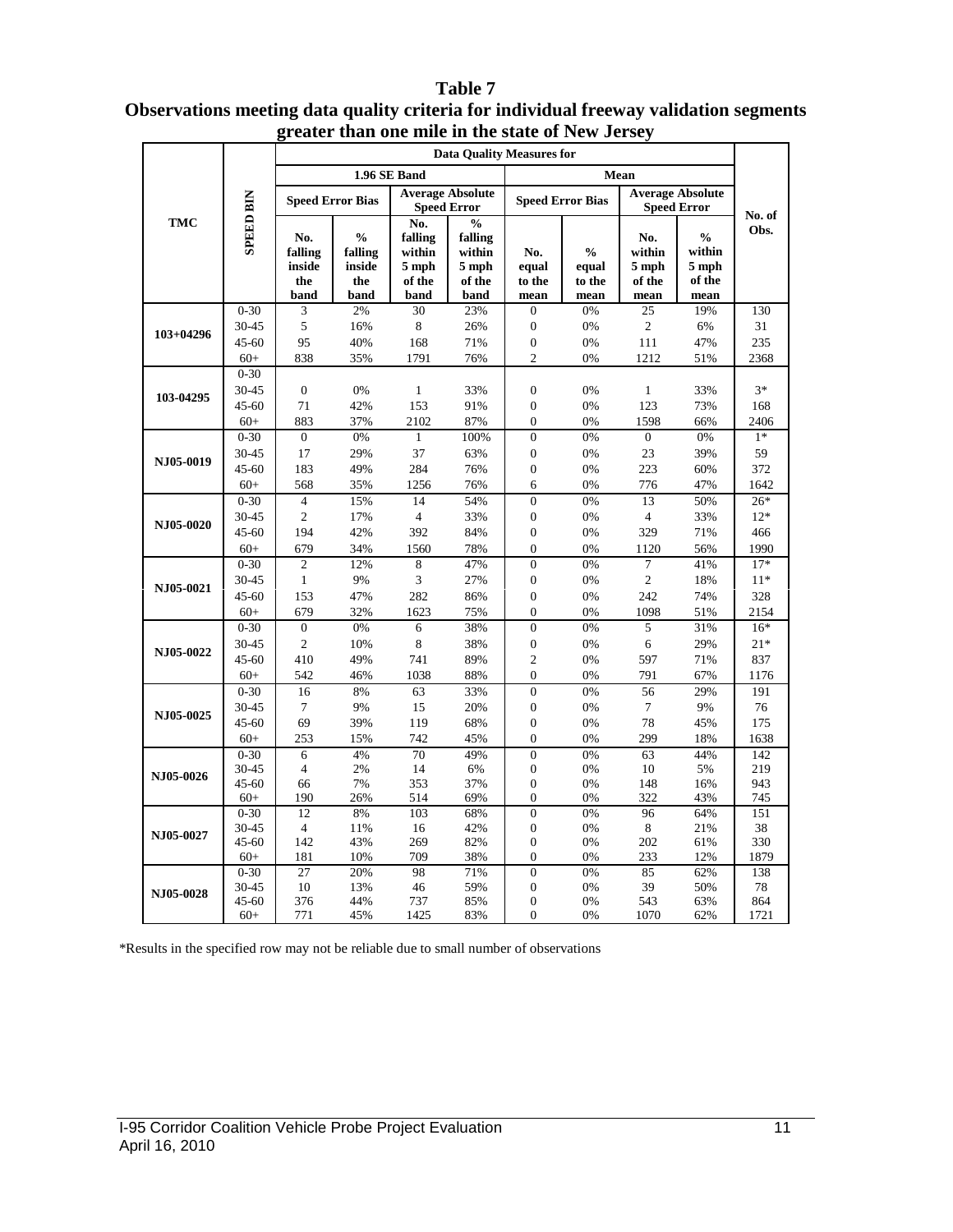

**Figure 2 Speed error bias for freeway segments greater than one mile in New Jersey**